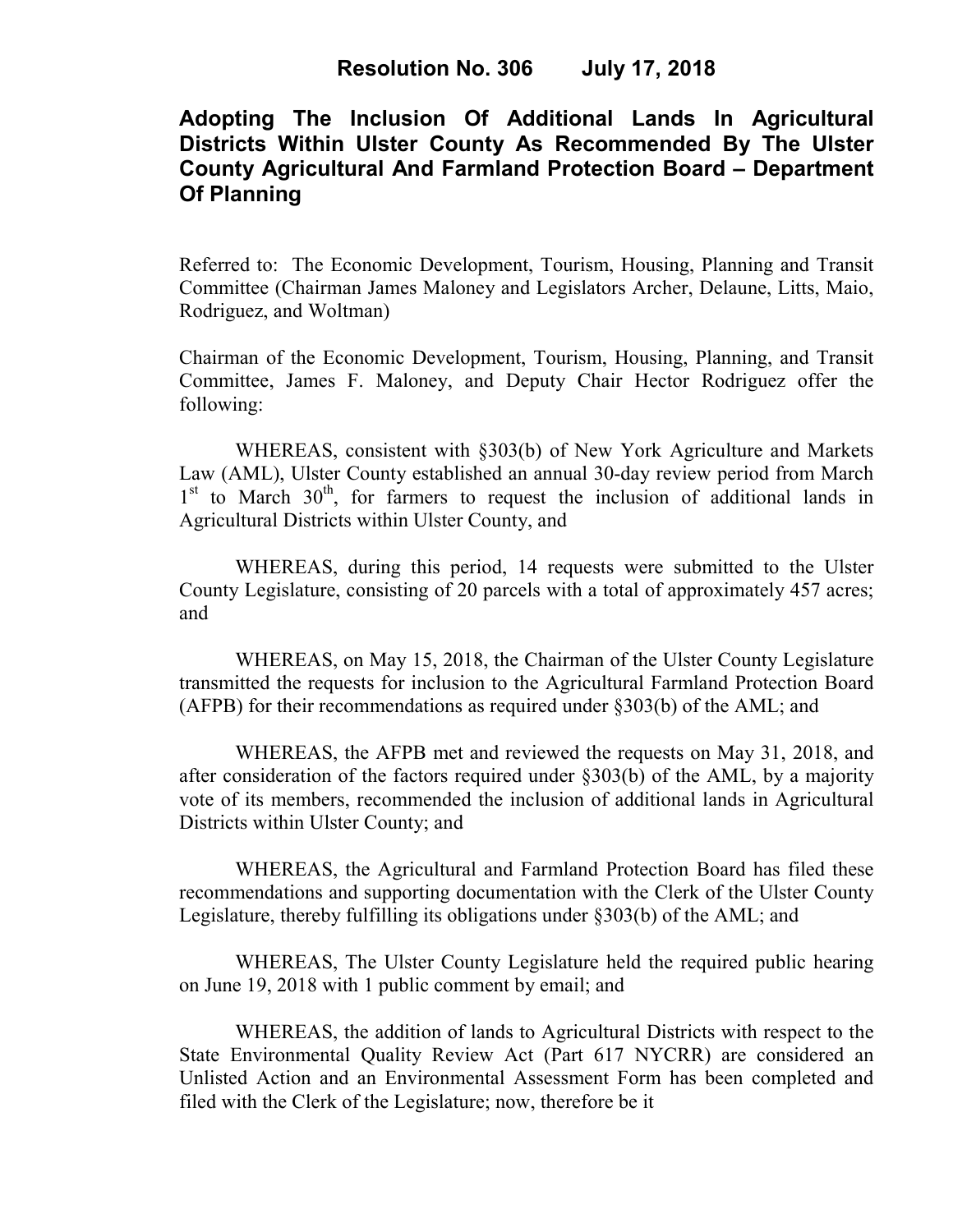### **- Page 2 -**

## **Resolution No. 306 July 17, 2018**

# **Adopting The Inclusion Of Additional Lands In Agricultural Districts Within Ulster County As Recommended By The Ulster County Agricultural And Farmland Protection Board – Department Of Planning**

RESOLVED, that the Ulster County Legislature finds, after review of the Environmental Assessment Form and the recommendations of the Agricultural Farmland Protection Board, for the inclusion of lands within agricultural districts, as filed with the Clerk of the Legislature, that no significant adverse environmental impacts will occur as a result of this action and a Negative Declaration is adopted under NYCRR Part 617.7 (SEQRA); and, be it further

RESOLVED, that the Ulster County Legislature adopts the recommendations of the AFBP as filed with the Clerk of the Ulster County Legislature, which includes the placement of additional lands within existing agricultural districts in Ulster County totaling 17 parcels and approximately 439 acres; and, be it further

RESOLVED, that the Clerk of the Ulster County Legislature shall submit this resolution, a copy of the AFPB report and other material as required under Agriculture and Markets Law Article 25-AA – Agricultural Districts, to the Commissioner of Agriculture, and request that the Commissioner certify the inclusion of these lands in an agriculture district if feasible and in the public interest;

and move its adoption.

#### ADOPTED BY THE FOLLOWING VOTE:

AYES: 23 NOES: 0

Passed Committee: Economic Development, Tourism, Housing, Planning and Transit on July 3, 2018

FINANCIAL IMPACT: NONE